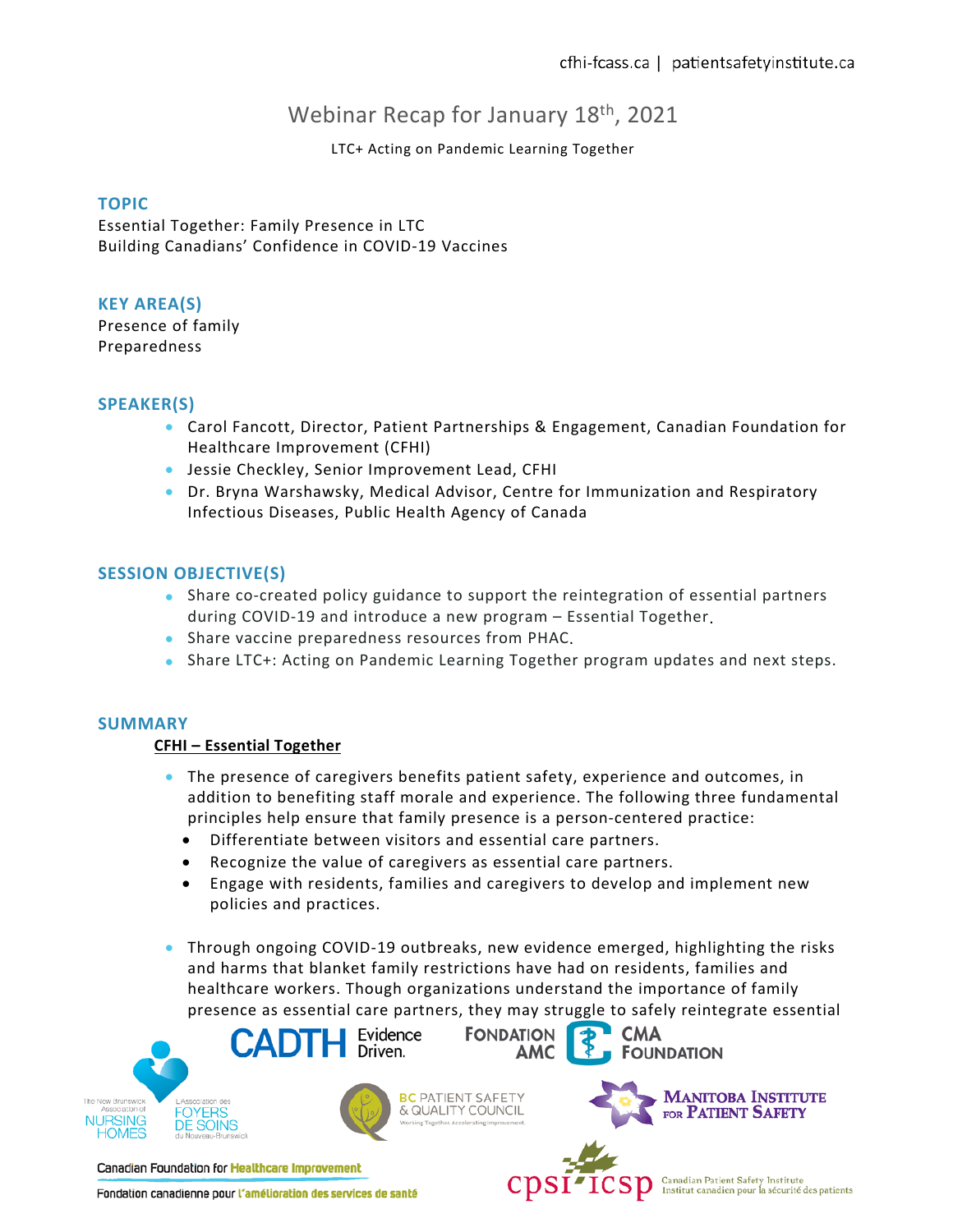care partners during the pandemic. In June, CFHI led a policy lab to develop guidance for the Reintegration of Caregivers as Essential Care Partners, as summarized:



• CFHI's Essential Together Program was launched in December 2020 and supports the implementation of the policy guidance for reintegrating families as essential care partners in health and care settings; involving, an important call to action, the Essential Together tool, learning bundles, peer learning and coaching.

#### **PHAC - Building Canadians' Confidence in COVID-19 Vaccines**

- Health care providers (HCPs) are among the first to be vaccinated for COVID-19 and they play a critical role in instilling the public's confidence in vaccination. Canadians routinely state that HCPs are their most trusted source of health information.
- HCPs can encourage 'vaccine confidence' helping the public understand the rigour and safety supporting vaccine development and to feel more confident and informed when making the decision to get vaccinated. This will be supported by a largescale public education campaign seen across all provinces and territories
- COVID-19 vaccination is not mandatory for HCPs, however, Dr. Warshawksy noted that "these vaccines are a gift". It is important to understand and address any concerns or hesitancy regarding vaccination, and to equip HCPs as vaccinators and key influencers. To date, such efforts have included the development of free and accessible training and resources, as well as a web-based healthcare provider toolkit.
- COVID-19 mRNA vaccination by Pfizer and BioNTech are safe and involve the administration of two doses; the second to be administered 42 days after the first dose, though this varies across provinces. There are not yet any known long term side effects of the vaccination, although some allergic reactions have been noted. The first vaccine dose can offers 92% efficacy in protecting against COVID-19 and the second dose raises this protection to 95%. The importance of taking both doses lies in the fact that it is yet unknown how long the protective effects can last after receiving a single dose of the COVID-19 vaccine.